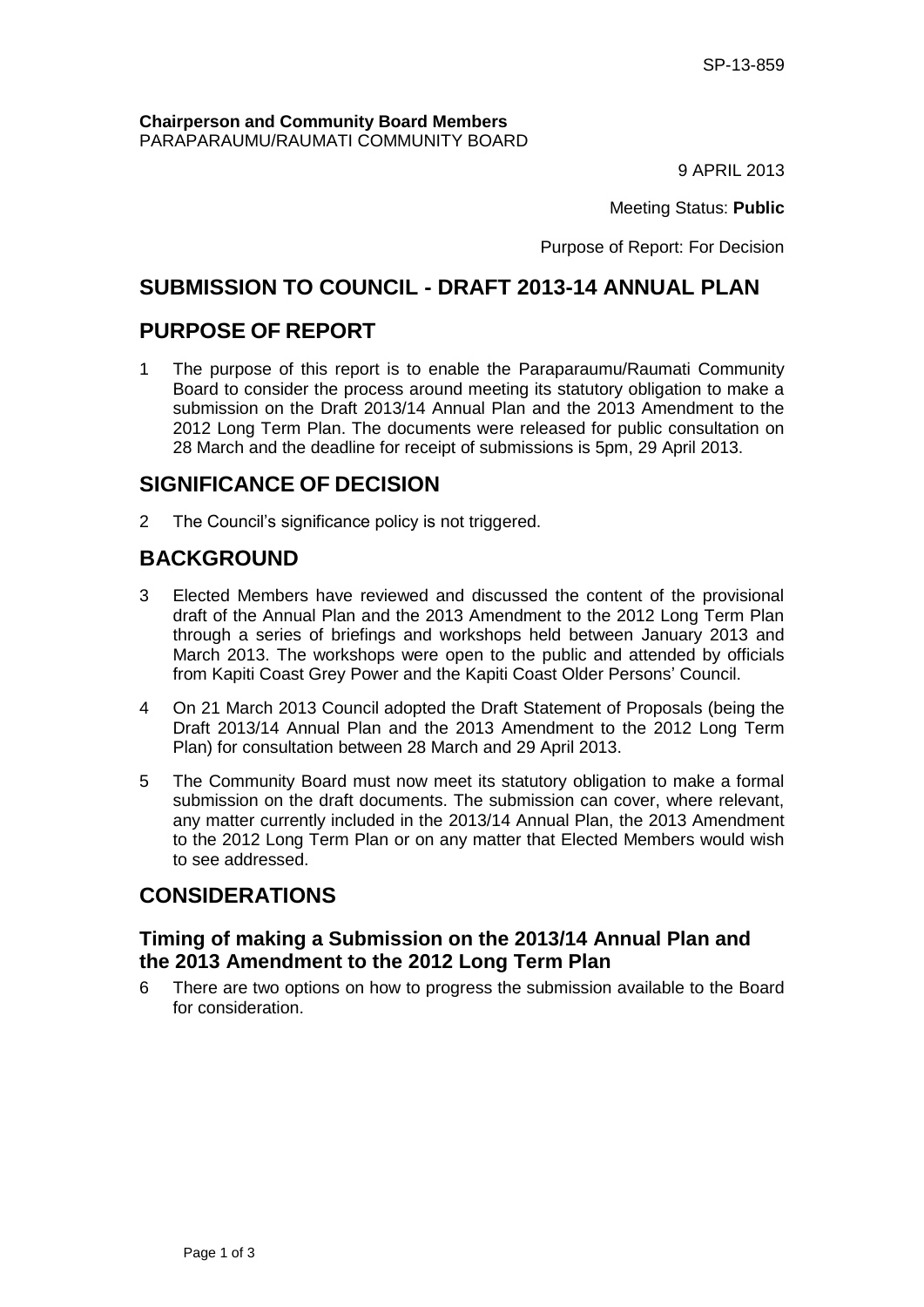- 6.1 Option One is that the Board resolves to:
	- approve the development of a draft submission for circulation and comment by Board members, and final sign-off by the Board no later than 29 April 2013; and
	- at the next scheduled Board meeting record in the minutes the making of the submission;

or

6.2 Option Two is that the Board resolves to approve the development of a draft submission for circulation and comment by Board members, and hold another meeting during the consultation period to consider and resolve the submission to be made no later than 29 April 2013.

### **Financial Considerations**

7 There may be financial implications associated with any matter that the Board submits on. The level of impact would be dependent on whether it is rated at the ward or district level. The Board needs to consider these implications when preparing its submission.

### **Legal Considerations**

8 There are no legal considerations.

### **Delegation**

9 The Community Board has delegated authority to consider this matter. Reference Part D of the Governance Structure which reads:

*"Each of the Community Boards is delegated the following functions, duties and powers….10.2 Authority to prepare an annual submission to the local authority for expenditure within the community."*

### **Consultation**

- 10 In accordance with the Local Government Act 2002 the Council has circulated a Summary of the Draft Annual Plan and the 2013 Amendment to the 2012 Long Term Plan with the 28 March 2013 edition of the Kapiti Observer.
- 11 Copies of the relevant documents and the submission forms are available from the Council Customer Services Centre at Rimu Road, Paraparaumu and from the Paraparaumu Library, the Waikanae and Ōtaki Service Centres/Libraries. The documents are also on the Council website.

### **Policy Implications**

12 The Draft Plan demonstrates the balance of projects and priorities determined by the Council during a series of briefings and workshops held between January 2013 and March 2013.

### **Tāngata Whenua Considerations**

13 There are no tāngata whenua considerations.